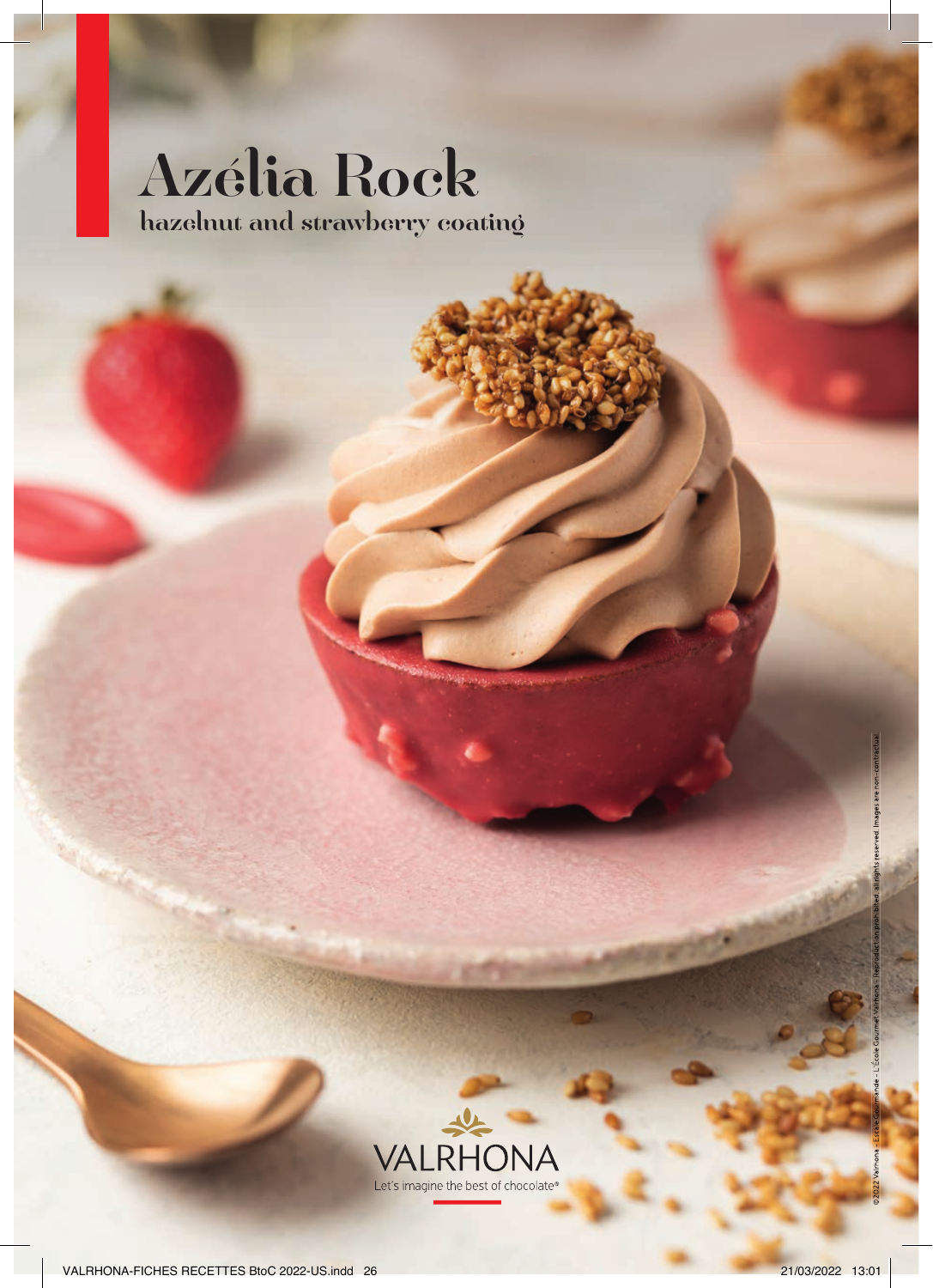### Azélia Rock hazelnut and strawberry coating

AN ORIGINAL RECIPE BY l'École Gourmet Valrhona

Makes 6 plated desserts

*To be done the day before:* AZÉLIA 35% whipped ganache

*To be done on the day:* Soft hazelnut sponge Hazelnut & STRAWBERRY INSPIRATION crunchy coating Sesame nougatine decoration

*Required utensils:* Cheese grater 6cm-diameter cutter

### **AZÉLIA 35% WHIPPED GANACHE**

Preparation time: 15 minutes Rest time before use: at least 2 to 3 hours

| 110g | Heavy cream 36%       |
|------|-----------------------|
| 10q  | Glucose syrup         |
| 10q  | Invert sugar or honey |
| 165a | AZÉLIA 35%            |
|      | chocolate             |
| 295a | Heavy cream 36%       |

Slowly pour the cream, invert sugar and glucose onto the melted **AZÉLIA** 35% chocolate. Mix in the center to form a shiny, elastic texture – this is a sign that you are starting to make an emulsion. Maintain this texture throughout the mixing process.

Continue, adding the liquid little by little. Start mixing by hand, then using an immersion blender. Set aside.

Mix the ganache with the cold heavy cream.

Leave to set in the refrigerator for at least 2 or 3 hours before whisking. The texture must be firm enough for the mousse to be used in a piping bag.

### **SOFT HAZELNUT SPONGE**

Preparation time: 20 minutes Rest time before use: 25 minutes

| 160 <sub>g</sub> | Egg yolks              |
|------------------|------------------------|
| 110q             | Sugar                  |
| 105q             | All-purpose flour      |
| 125q             | Hazelnut flour         |
| 70q              | <b>Unsalted butter</b> |
| 190q             | Egg whites             |
| 70q              | Sugar*                 |
|                  |                        |

\*See the nutrition tip section at the end of the recipe for an alternative to the sugar.

Whisk the egg yolks. Add the sugar. Whisk by hand or in a food processor until the mix whitens and doubles in volume, creating a thick and smooth cream which flows in ribbons and falls back to the mixture leaving folds when you raise the whisk. In the meantime, melt the butter and set aside. Sift together the flour and hazelnut flour. Beat the egg whites until they form soft peaks, while slowly adding the sugar. Mix part of the beaten egg white with the yolks and sugar. Add the sifted flour and powdered hazelnut to the mix, then the remaining egg whites. Finally, add the melted butter. Bake at 355°F (180°C) on a tray with a stainless steel frame for 25 minutes. Cool, then use a plain round 6cm cutter to cut the sponge into disks. Store in the refrigerator.

Come relish a truly delicious experience at the Cité du Chocolat in Tain l'Hermitage and take part in our pastry-making workshops and courses. For more information, go to the Valrhona Cité du Chocolat website: www.citeduchocolat.com / Valrhona - 26600 Tain l'Hermitage - France n + B